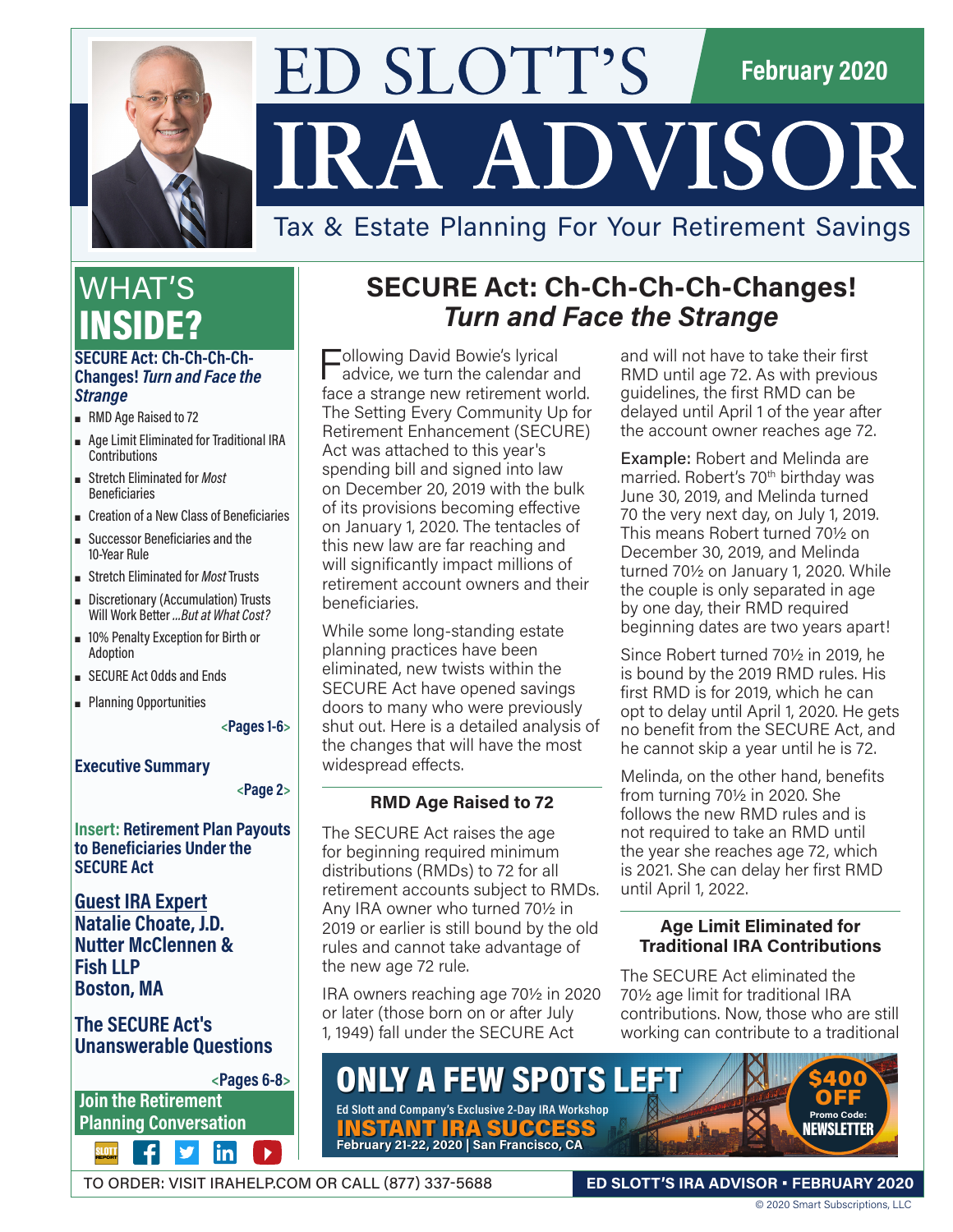## **Executive Summary**

#### **SECURE Act: Ch-Ch-Ch-Ch-Changes!** *Turn and Face the Strange*

- The Setting Every Community Up for Retirement Enhancement (SECURE) Act was signed into law on December 20, 2019 with the bulk of its provisions becoming effective on January 1, 2020.
- The SECURE Act raises the age for beginning required minimum distributions (RMDs) to 72 for all retirement accounts subject to RMDs; any IRA owner who turned 70½ in 2019 or earlier is still bound by the old rules and cannot take advantage of the new age 72 rule.
- The SECURE Act eliminated the 70½ age limit for traditional IRA contributions.
- The lifetime stretch IRA is replaced with a 10-year rule for the vast majority of beneficiaries for deaths after December 31, 2019.
- The SECURE Act created five classes of "eligible designated beneficiaries" (EDBs) who are exempt from the IRA 10-year payout rule and can still stretch RMDs over their life expectancy.
- If the first beneficiary died before 2020, the successor does get to continue the stretch over the original beneficiary's remaining life expectancy; if an IRA owner dies after 2019, successor beneficiaries are automatically bound by the 10-year payout term.
- The SECURE Act eliminated the lifetime RMD stretch for the majority of trusts named as IRA beneficiaries and, in many cases, the 10-year payout will now apply.
- The SECURE Act created a new exception to the 10% early distribution penalty for "qualified birth or adoption distributions," which applies to both IRA and company savings plan distributions.
- While the age for RMDs was raised to 72 by the SECURE Act, qualified charitable distributions (QCDs) are still permitted at age 70½.
- The SECURE Act provides new liability protection for plan sponsors who wish to offer annuities in a company savings plan.

#### **The SECURE Act's Unanswerable Questions**

- Until further quidance, regulations or technical corrections are published, the answers to many SECURE Act questions are literally unknowable.
- The SECURE Act addresses estate planning for IRA owners and qualified plan participants by putting beneficiaries into three categories: eligible designated beneficiaries, non-designated beneficiaries, and designated beneficiaries.
- One major blind spot of the SECURE Act is its apparent ignoring of the possibility that IRA trusts might have multiple designated beneficiaries.

IRA, regardless of age. This new rule will create some confusion when combined with RMD requirements.

Example: Serena, age 75, is selfemployed. Despite having earned income for the past few years, Serena has not been allowed to contribute to her IRA due to the 70½ age restriction. She has diligently taken her RMDs. (There is no "still-working exception" for IRAs.) With the new rules eliminating the age restriction on traditional IRA contributions, Serena can now contribute. However, she must also continue taking her RMD.

This "in-and-out" of contributions and RMDs will become commonplace. Keep in mind there is no age restriction on Roth IRA contributions. Also, the elimination of the age restriction on traditional IRAs may open a Backdoor Roth opportunity to those over age 70½ with income over the Roth contribution limits.

#### **Stretch Eliminated for**  *Most* **Beneficiaries**

The lifetime stretch IRA is replaced with a 10-year rule for the vast majority of beneficiaries. Generally, this change applies to deaths after December 31, 2019.

However, the effective date is extended for two years (for deaths after December 31, 2021) for governmental plans, including 403(b) and 457(b) plans and the Thrift Savings Plan. It is also extended for as long as two years for collectively bargained plans, depending on the expiration date of the union contract. *(Note that the new rules do not apply to defined benefit plans.)*

The 10-year rule dictates that accounts must be emptied by December 31 of the tenth year following the year of death. There will be no annual RMDs.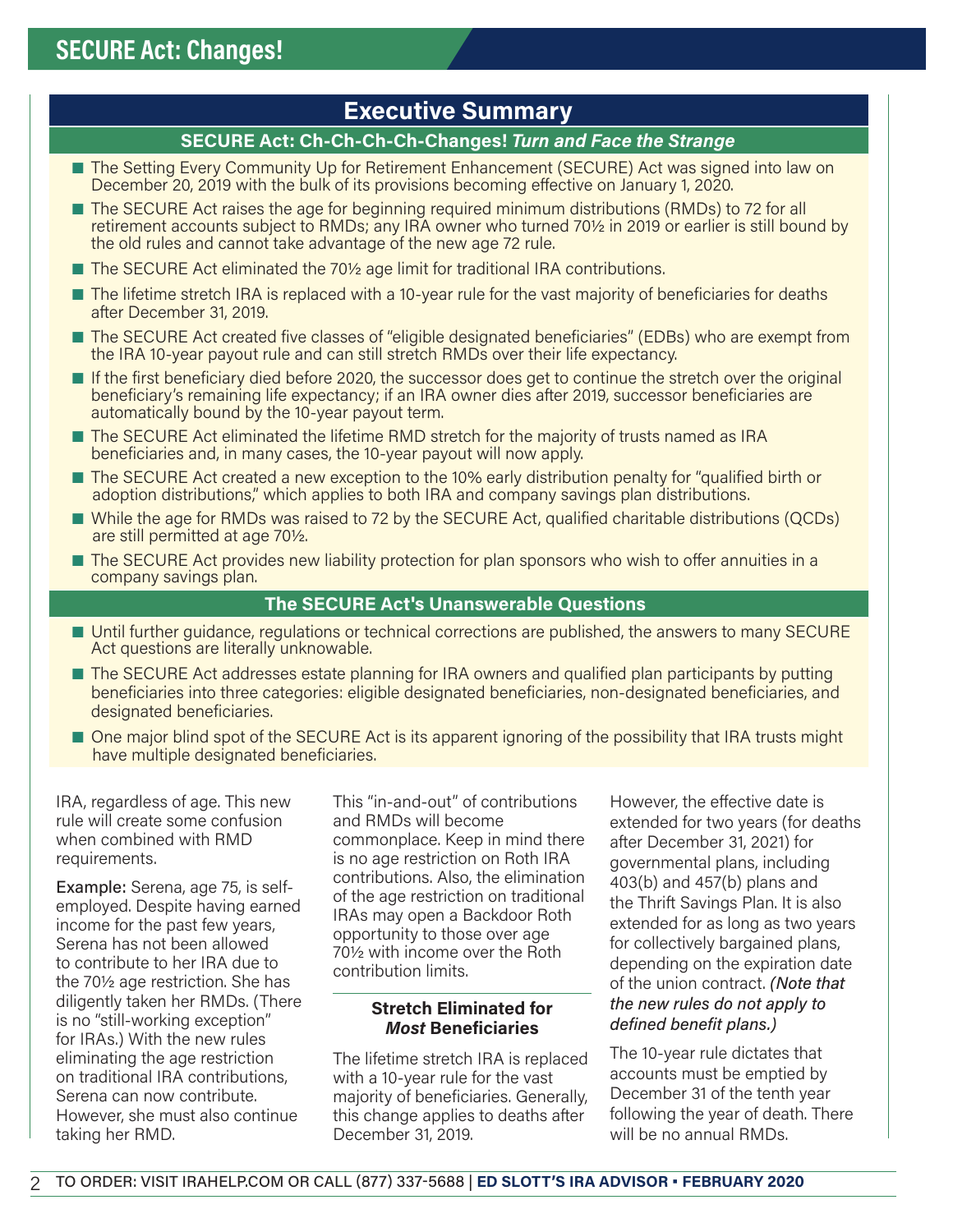Instead, the only RMD on inherited IRAs (including Roth IRAs) is the balance at the end of the 10 years after death. For deaths in 2019 or earlier, regardless of whether the beneficiary has claimed the account yet, the old stretch rules are grandfathered.

The only RMD on inherited IRAs (including Roth IRAs) is the balance at the end of the 10 years after death.

Example: Thomas, age 32, inherits a Roth IRA from his father who died in 2020. Thomas is subject to the new 10-year rule. Thomas can take as much or as little out of the inherited Roth IRA each year during the 10-year period, but he must withdraw the entire Roth IRA by December 31, 2030. Any amount that remains in the account after that date will be subject to the 50% missed RMD penalty.

Had Thomas' father passed away in 2019, Tom would have been entitled to stretch the inherited Roth IRA based on pre-SECURE Act guidelines.

#### **Creation of a New Class of Beneficiaries**

The stretch IRA is not a thing of the past for all beneficiaries. The SECURE Act created five classes of "eligible designated beneficiaries" (EDBs) who are exempt from the 10-year payout rule and can still stretch RMDs over their life expectancy.

This new group of eligible designated beneficiaries includes:

- 1. Surviving spouses;
- 2. Minor children of the account owner until age of majority – *but not grandchildren;*
- 3. Disabled individuals;
- 4. Chronically ill persons; *and*

5. Beneficiaries not more than ten years younger than the IRA owner.

Under the SECURE Act, each of these newly created classes of EDBs has its own rules. Minors are determined based on state law (usually age 18 is the age of majority) but could still be considered a "minor" up to age 26 if still in school.

"Disabled" uses the restrictive definition from Tax Code §72(m) (7), which requires the individual to be unable to perform any job because of a "physical or mental impairment" expected to result in death or continue indefinitely.

A "chronically ill" individual is based on the definition under Tax Code §7702B(c)(2) for long-term care insurance purposes. To qualify as "chronically ill," the person would have to be certified by a licensed health care practitioner to be unable to perform at least two activities of daily living for at least 90 days or require "substantial supervision" due to a severe "cognitive impairment."

Example [of an EDB minor]: In 2020, Madaleine, age 10, inherits an IRA from her mother. Madaleine is an eligible designated beneficiary and can stretch distributions over her single life expectancy. This goes on for 8 years. Madaleine's 18th birthday is in 2028 and she is no longer in school.

Because Madaleine has reached the age of majority, the 10-year rule will then apply. Madaleine must empty the inherited IRA by December 31, 2038 — *by the end of the 10th year after reaching the age of majority (which in her state is age 18).*

Example [of an EDB not more than 10 years younger than the original account owner]: Three sisters Eldest, Middle and Youngest are ages 70, 61 and 59,

respectively. Eldest dies in 2020 and leaves an IRA to each of her siblings.

Since Middle (age 61) is less than 10 years younger than Eldest, she qualifies as an eligible designated beneficiary and can stretch RMD payments over her single life expectancy (20+ years).

Youngest is only age 59. She is more than 10 years younger than Eldest. Therefore, she is not considered an EDB and is bound by the 10-year payout term.

The timing of when a person is determined to be an EDB is also important. From the Act:

*"Time for Determination of Eligible Designated Beneficiary - The determination of whether a designated beneficiary is an eligible designated beneficiary shall be made as of the date of death of the employee."*

Example [of a non-eligible designated beneficiary becoming an EDB too late]: Dad dies in 2020. He named Son, age 30, as his primary beneficiary. Son is bound by the SECURE Act which dictates he must use the 10-year payout for the inherited IRA.

Son gets into a car accident 6 months later and before Dad's IRA was titled in his name as an inherited IRA. Son is now fully disabled under the tax code rules. Son still cannot stretch the inherited IRA over his life expectancy. He cannot qualify as an EDB for his father's IRA, because he was not disabled as of the date of Dad's death.

#### **Successor Beneficiaries and the 10-Year Rule**

If an IRA owner dies after 2019, successor beneficiaries (beneficiaries of the original beneficiary) are subject to the 10-year rule. If an owner dies before 2020 and the original beneficiary dies after 2019, the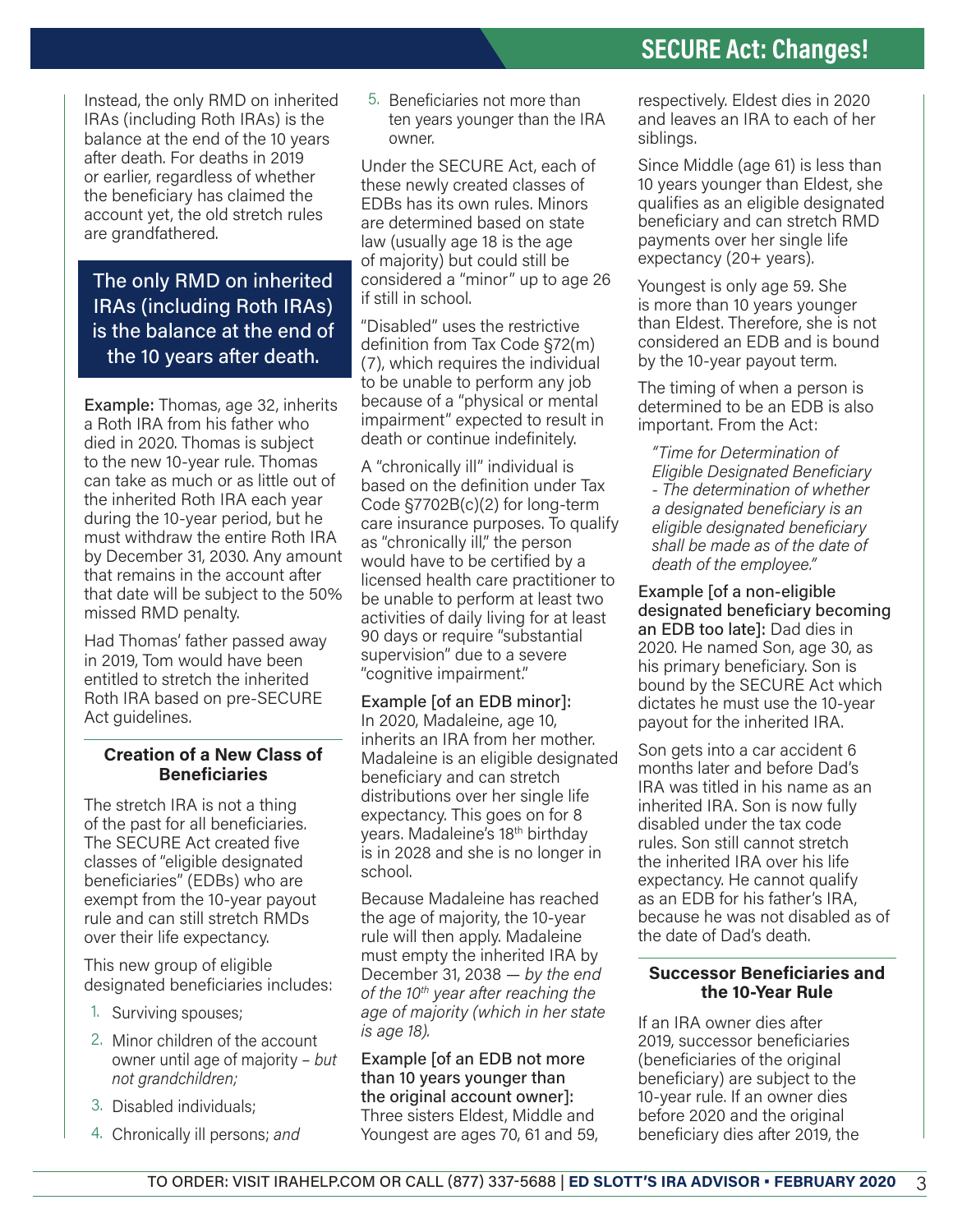## **SECURE Act: Changes!**

successor must always use the 10-year rule. However, if the original beneficiary also died before 2020, the successor does get to continue the stretch over the original beneficiary's remaining life expectancy.

Example [When original IRA owner died in 2019 and first beneficiary dies in 2020]: Grandma Carla dies in 2019. She named Daughter Ann, age 48, as her primary beneficiary. Even though Daughter Ann is not an EDB under the SECURE Act, she gets to stretch RMD payments because Grandma Carla died in 2019.

Daughter Ann dies in 2020 with Grandson Paul (age 12) as her successor beneficiary. Grandson Paul is subject to the 10-year rule and must receive the remaining funds in the inherited IRA by the end of the  $10<sup>th</sup>$  year following Daughter Ann's death.

Had Daughter Ann also died in 2019, then the old rules would have applied, and Grandson Paul could have continued the stretch. Successor beneficiary rules are based on the year of death of the original beneficiary.

#### **Stretch Eliminated for** *Most* **Trusts**

The SECURE Act eliminated the lifetime RMD stretch for the majority of trusts named as IRA beneficiaries. In many cases, the 10-year payout will now apply.

Since most trusts were established for post-death control, it is essential that existing trusts be reviewed for all trust beneficiaries to receive the most favorable distribution options. Most trusts will have to be revised or completely redone.

Example: Grandpa Oscar set up a trust for his spendthrift grandson, Jake, age 30. The trust is a conduit trust with language carefully

crafted saying each RMD must be paid out from the inherited IRA and then distributed to Jake. Grandpa Oscar intended to have RMDs stretched out over Jake's lifetime to keep him from quickly burning through the entire account.

Grandpa Oscar dies in 2020 without revising the trust. In the wake of the SECURE Act, the trust will no longer work as planned. There will be no annual RMDs. Instead, the 10-year rule will apply. The entire IRA balance will be distributed to the trust and then to spendthrift Jake in 2030. This nullifies any further trust protection and is exactly the opposite of what Grandpa Oscar wanted.

The SECURE Act does include provisions allowing trusts for the disabled or chronically ill to stretch RMDs from an inherited IRA over the life expectancy of the trust beneficiary — *even if such trusts have other designated beneficiaries who are not EDBs.* Those trust beneficiaries who are not disabled or chronically ill would be subject to the 10-year payout rule.

However, not everything in the SECURE Act is crystal clear. Further guidance is needed as to whether such treatment would be available for trusts with both non-EDBs and other EDBs besides disabled or chronically ill individuals (such as a spouse or a minor child).

Example: Barbara is an IRA owner who names her trust as IRA beneficiary. The trust beneficiaries are her minor child, Jessica, and her older child, Walter.

*When Barbara dies, would both Walter (a non-EDB) and Jessica (an EDB minor) be stuck with having their IRA shares paid within 10 years of Barbara's death? Or, could minor Jessica stretch out RMDs until she reaches the age of majority and then have her remaining share paid out within 10 years?* The SECURE Act is unclear. The SECURE Act eliminated the lifetime RMD stretch for the majority of trusts named as IRA beneficiaries.

#### **Discretionary (Accumulation) Trusts Will Work Better** *…But at What Cost?*

If a trust is still deemed necessary, then a discretionary trust would work since inherited IRA funds can still be retained and protected in the trust, even after the 10 years. But all of those funds will still be taxed either at extremely high trust tax rates for dollars retained in the trust or at the beneficiaries' personal tax rates for distributions paid out of the trust.

While a discretionary trust provides the protection clients desire, it will come at a potentially prohibitive tax cost. As such, this may not be an acceptable alternative.

Example: Patricia knows her adult children are not responsible with money, so she named a discretionary trust as beneficiary of her IRA. Patricia dies in 2020. The trust is subject to the 10-year rule, but the trustee can spread payouts to the trust and Patricia's children over the ten years.

However, any funds remaining in the inherited IRA must be paid into the trust by December 31, 2030 (ten years after Patricia's death). Taxes must either be paid by Patricia's children if the funds are distributed to them or by the trust at high tax rates if the funds remain in the trust for continued protection.

#### **10% Penalty Exception for Birth or Adoption**

The SECURE Act created a new exception to the 10% early distribution penalty for "qualified birth or adoption distributions." The exception applies to both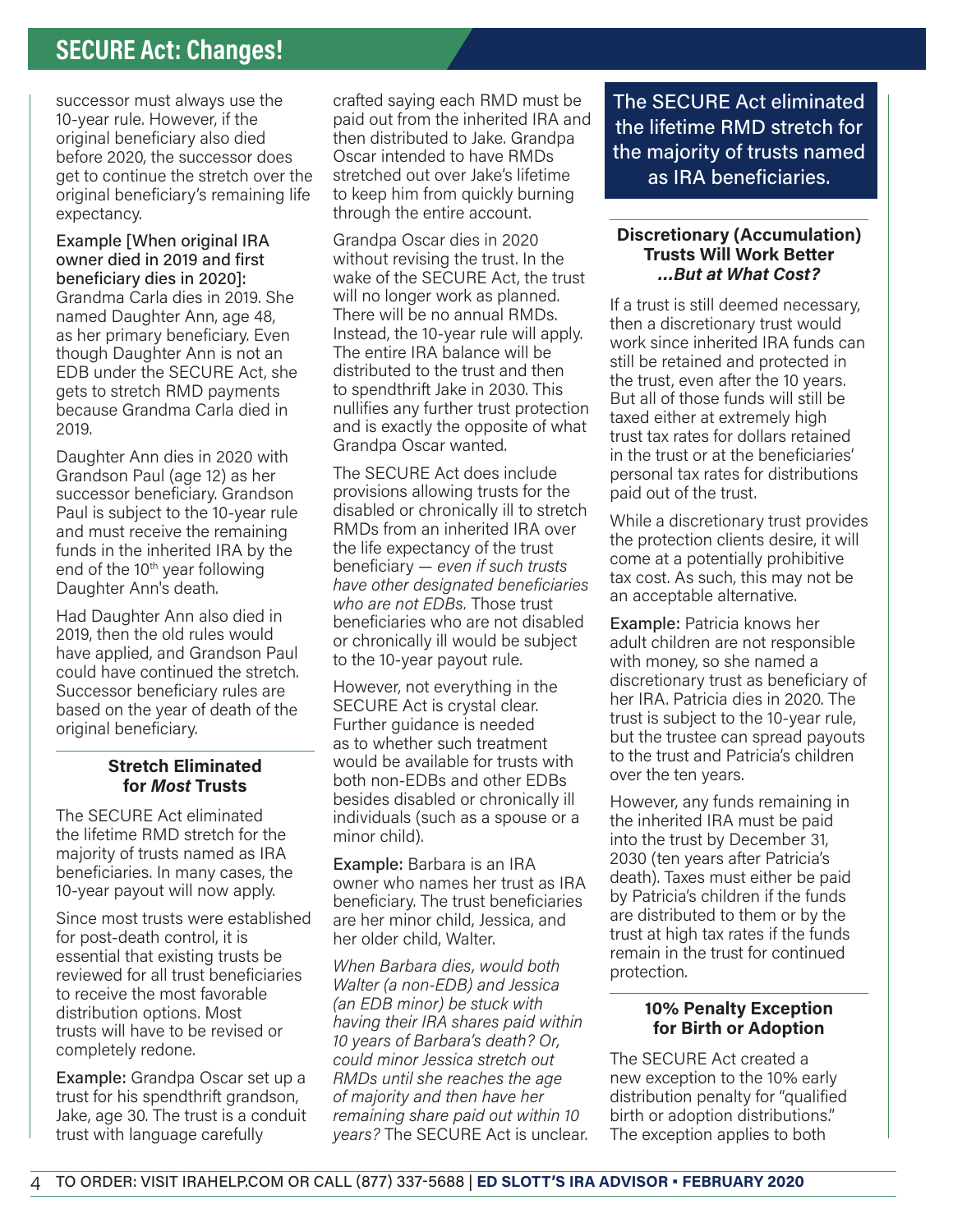## **SECURE Act: Changes!**

IRA and company savings plan distributions.

A distribution is qualified if it is made from an IRA or company plan within one year of the date of birth or the date on which the adoption is finalized. There is a \$5,000 lifetime (not annual) limit per birth or adoption on penaltyfree withdrawals. The exception applies only to distributions made after the adoption of a child younger than age 18 or physically or mentally incapable of selfsupport. Although a qualified distribution may be penalty-free, it is still subject to tax.

There is a \$5,000 lifetime (not annual) limit per birth or adoption on penalty-free withdrawals.

A married couple can each take \$5,000 per child. There is no requirement that the distributions be used for birth or adoption expenses, and the distributions can be repaid all or in part at any time in the future.

Withdrawals from a company plan can be repaid back to the same company plan (but only if the employee is still eligible to participate in the plan) or to an IRA. Withdrawals from an IRA can only be repaid to an IRA – *not to a company plan.* Any repayments will be treated as a direct trustee-totrustee transfer, and repayments to a company plan will be treated as an eligible rollover distribution.

The SECURE Act does not specify the tax treatment of qualified birth or adoption distributions that are repaid. Since the taxpayer has already been taxed on the withdrawal, it can be assumed that the repayment would create basis.

As an analogy, the Pension Protection Act of 2006 created another exception to the 10% early

distribution penalty for "qualified reservist distributions" and allowed those distributions to be repaid. If the IRS treats birth or adoption withdrawals the same way, then the taxpayer would have to keep track of basis (on Form 8606 for IRA repayments and in the employee plan for company plan repayments) to ensure that the eventual distribution of the funds is tax-free.

Example: Aidan and his husband are the proud parents of a baby born in March of 2020. To help with the expenses, Aidan takes a \$5,000 withdrawal from his 401(k) plan in April 2020.

Six months later, Aidan gets a hefty sales bonus. Aidan is still eligible to participate in the 401(k) plan and decides to immediately repay the withdrawal to an aftertax account in the plan. Even though the distribution was repaid in 2020, it is still taxable income to Aidan in 2020. The withdrawal is, however, exempt from the 10% early distribution penalty.

Without IRS guidance, it is not certain how Aidan's repayment will be treated. It is likely that it will be deemed to create basis and that those amounts will be tax-free when Aidan eventually takes a distribution of his entire 401(k).

#### **SECURE Act Odds and Ends**

The SECURE Act significantly impacted several other retirement areas. For example, while the age for RMDs was raised to 72, qualified charitable distributions (QCDs) are still permitted at age 70½. Even Congress admits this discrepancy will cause confusion.

Also, be aware that combining QCDs with newly allowed post-70½ deductible IRA contributions will subject the QCD to a peculiar mathematical formula that can make all or part of the QCD taxable. A post-70½ Roth IRA contribution will avoid such

problems and may well be a better recommendation. Additionally, the new law allows taxable non-tuition fellowship and stipend payments to be treated as compensation for graduate or postdoctoral students, thus qualifying these payments for an IRA (or Roth IRA) contribution.

Another change affects foster care workers. These workers can exclude from taxable income certain "difficulty-of-care" payments from their employer. Under the SECURE Act, difficultyof-care payments are now considered compensation for IRA and company plan purposes. Foster care workers can now make nondeductible IRA contributions and after-tax contributions to company savings plans. (The new difficulty-of-care payment rule applies to 2020 IRA contributions. For plan contributions, it applies retroactively to plan years starting after December 31, 2015.)

Furthermore, the SECURE Act provides new liability protection for plan sponsors who wish to offer annuities in a company savings plan. It will now be easier for the plan sponsor to satisfy its due diligence as a fiduciary when selecting an annuity provider. In addition, the sponsor is not compelled to select the lowest cost contract.

The new provisions practically mean that participants must direct any problems with plan annuities to the insurance company — *not to their employer.* Based on these changes, it is anticipated that more annuity products will become available as investment options within employer plans.

#### **Planning Opportunities**

While the SECURE Act presents a number of challenges and obstacles, it also creates a critical reason to meet with clients. Opportunities abound!

Trusts need to be reviewed and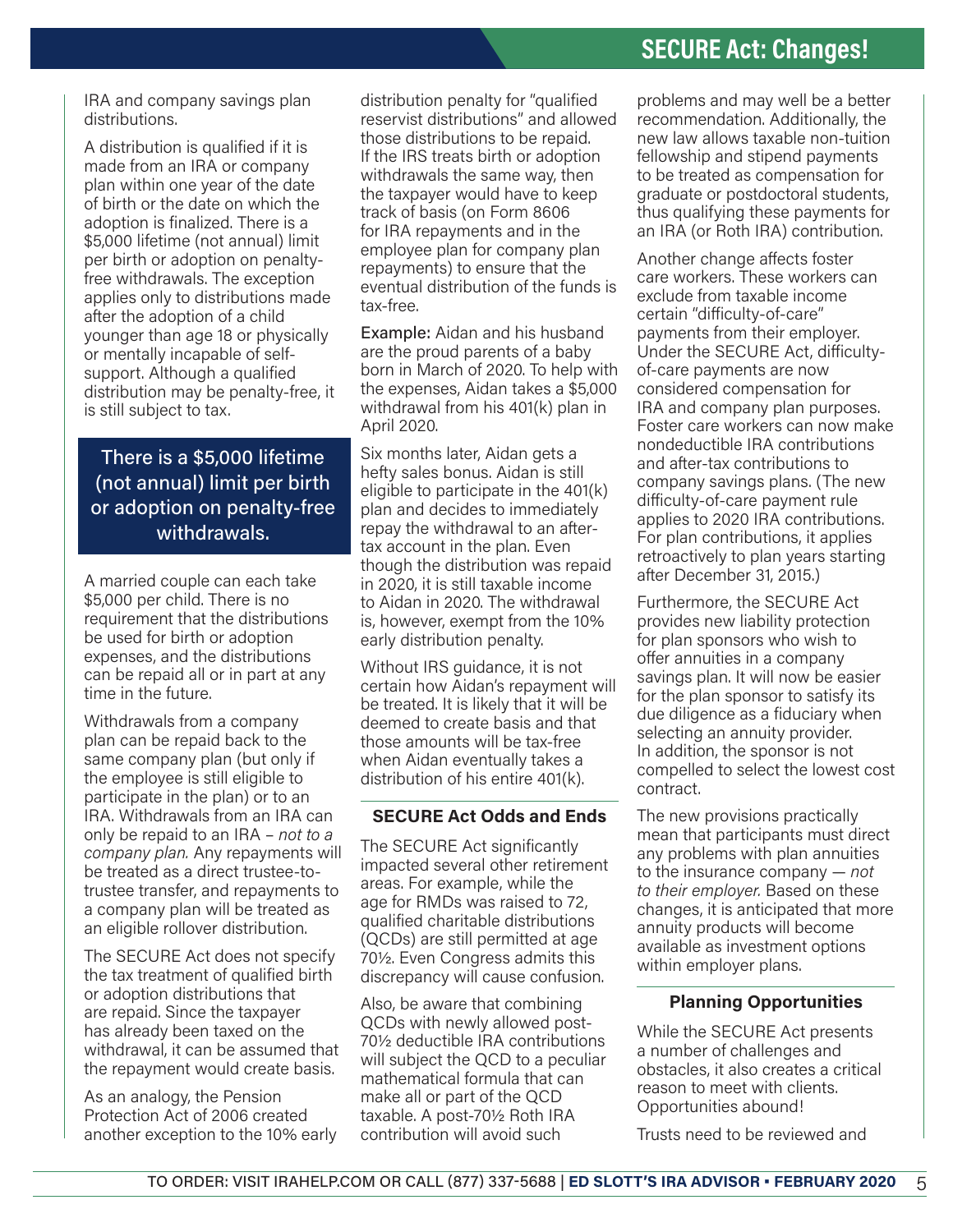## **SECURE Act's Unanswerable Qs**

potentially replaced. Beneficiary forms must be reevaluated. QCDs and Roth conversions remain valuable instruments. Life insurance leaps to the top of the list as an essential estate and tax planning vehicle. Client education is paramount.

If the SECURE Act has done anything, it has reinforced the necessity for current, thoughtful, forward-looking guidance. Trust rules have always been complicated and are even more so now. The stretch rules for the newly created "eligible designated beneficiaries" are complex.

Ch-ch-ch-ch-changes abound, and some are admittedly bizarre. Nevertheless, the SECURE Act is here, and the new rules contained within extend far and wide. Clients, financial planners, insurance agents, accountants, attorneys and the like — *all of us* — must turn and face the strange!  $\blacksquare$ 

## **The SECURE Act's Unanswerable Questions**

## Guest IRA Expert



**Natalie Choate, J.D.**

**Nutter McClennen & Fish LLP**

**Boston, MA**

 $\bigcap$  aying that the Setting Every  $\bigcup$ Community Up for Retirement Enhancement (SECURE) Act ends the stretch IRA opportunity for many people is accurate, but this aspect of the new legislation is far more nuanced. When the statutory rubber hits the estate plan drafting road, some of the rules are unclear. Indeed, until further guidance, regulations, or technical corrections are published, the answers to many SECURE Act questions are literally unknowable.

#### **The SECURE Act's Stratification**

The SECURE Act addresses estate planning for IRA owners and qualified plan participants by putting beneficiaries into three categories:

- 1. Eligible designated beneficiaries (EDBs)
- 2. Non-designated beneficiaries (NonDBs)
- 3. Designated beneficiaries (DBs)

For EDBs, the pre-SECURE Act rules largely remain in place, so life-expectancy-based schedules of required minimum distributions (RMDs) remain possible, permitting extended tax deferral. EDBs include surviving spouses, disabled and chronically ill (DCI) individuals, minor children of the participant, and beneficiaries less than 10 years younger than the account owner or plan participant.

The terms "disabled" and "chronically ill" are defined by reference to other sections of the tax code; minor children lose EDB status upon attaining majority (again defined by reference to other tax rules).

In another new twist, at the death of the EDB (or a minor's attaining majority), the life expectancy payout ceases to apply and a 10 year rule, explained below, kicks in.

In another new twist, at the death of the EDB (or a minor's attaining majority), the life expectancy payout ceases to apply and a 10 year rule kicks in.

NonDBs include charities, the plan participant's estate, and trusts that are not see-through trusts. (See-through trusts are structured so they receive "designated beneficiary" treatment.)

For NonDBs, the old rules remain in place. Depending on whether the plan participant died before or after the required beginning date for RMDs, the account has to be emptied within five years or over the participant's remaining life expectancy at death.

All other beneficiaries are DBs, subject to the new 10-year rule. No annual RMDs are required but the inherited account must be distributed by December 31 of the year that contains the 10<sup>th</sup> anniversary of the date of the participant's death.

With this breakdown, the SECURE Act seems to provide straightforward distribution rules for inherited retirement accounts. Nevertheless, some troubling uncertainties persist.

#### **Pre-2020 Deaths**

The rules described are effective for deaths in 2020 and later years. However, many advisors have clients who inherited IRAs or qualified plans in prior years.

*How are they affected by the SECURE Act?* Generally, the 10 year rule becomes effective upon the death of the DB.

Example: Ben died in 2010 and left his IRA to his son Carl, who has been taking life-expectancy-based RMDs. Carl can continue to do so.

*What if Carl dies in 2020 and his daughter Diane is the successor DB?* Then, Diane will be subject to the SECURE Act's 10-year rule and will have to withdraw the entire remaining balance of this inherited IRA by December 31, 2030.

Continuing this example, an unknowable question arises because the SECURE Act ignores the possibility of multiple DBs. Suppose Ben, our pre-2020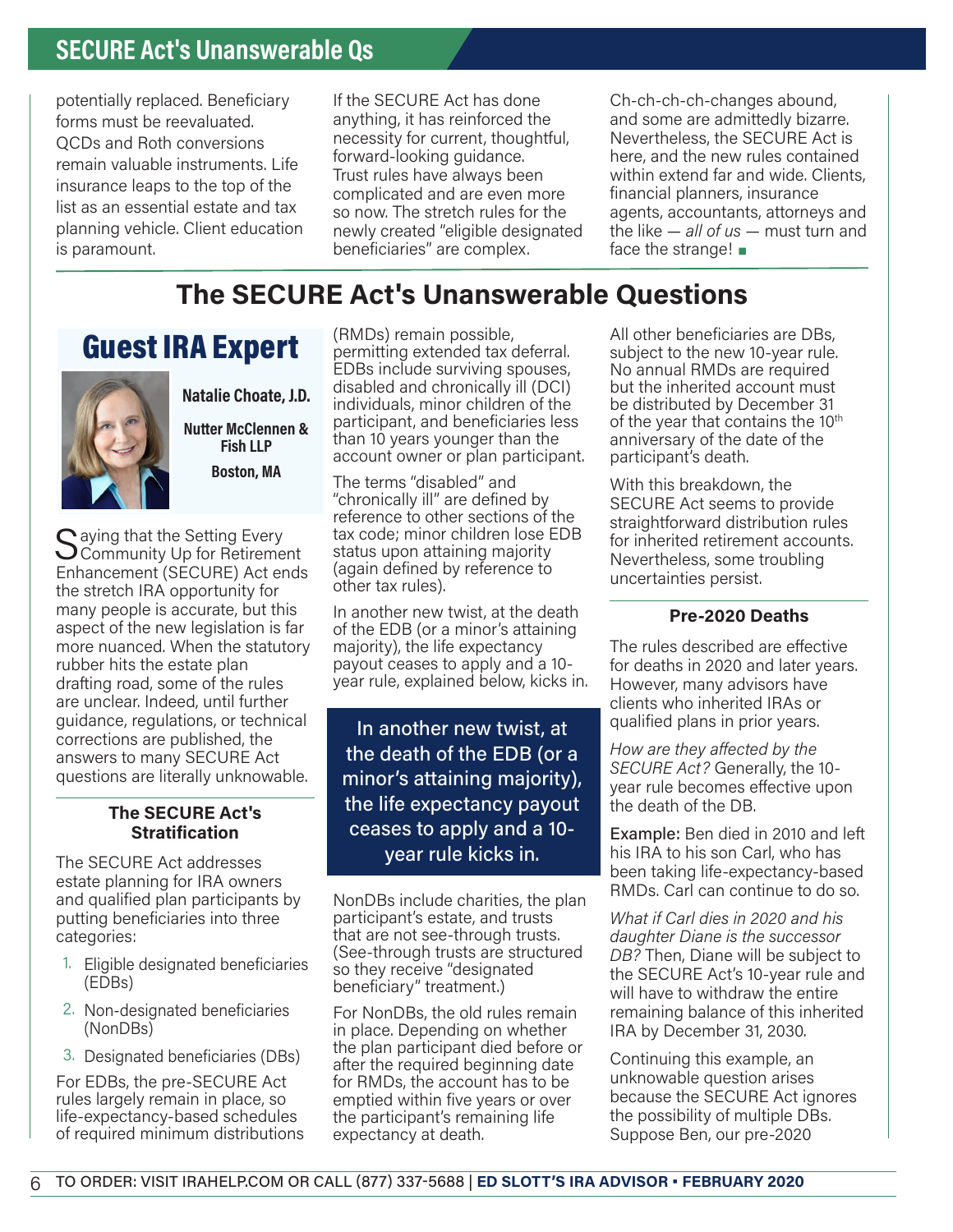decedent, had left his IRA to a see-through accumulation trust. which included life and remainder beneficiaries. (An accumulation trust permits some money to remain in the trust, whereas a conduit trust requires all plan distributions received by the trust to be distributed to the trust beneficiaries.).

*Excluding beneficiaries who were merely potential successors of other beneficiaries, upon which trust beneficiary's death will the 10-year rule commence? The first to die? The oldest trust beneficiary?*

One supportable position is that the 10-year rule won't become effective until after the deaths of all the designated beneficiaries who were living at the time of Ben's (the grantor's) death. For certainty, though, advisors must wait for IRS regulations or a court case to provide a resolution.

#### **Matters of Trust**

As the preceding paragraphs indicate, some of the SECURE Act's unanswerable questions relate to the use of trusts as an IRA beneficiary. One major blind spot of the SECURE Act is its apparent ignoring of the possibility that IRA trusts might have multiple designated beneficiaries.

This uncertainly applies when there are multiple EDBs of a conduit trust. Applying longstanding existing regulations to SECURE's new rules, we know that if the participant's minor child or a conduit trust for such child is named as retirement plan beneficiary the life expectancy payout will apply until the child reaches majority.

*That said, what if the participant named a conduit trust for the benefit of multiple minor children? Does the 10-year clock start ticking after they all reach majority? Or when the oldest one reaches majority?*

Similar uncertainty applies when there are multiple EDBs of an accumulation trust.

Example: Ellen names as IRA beneficiary an accumulation trust that provides life income to her sister Gina, an EDB who is less than 10 years younger than Ellen. Upon Gina's death, the remaining trust assets will go outright to her brother George, who is also less than 10 years younger than Ellen. In this scenario, all countable beneficiaries of the IRA trust are EDBs, but no EDB is considered the "sole" DB.

*Would this trust qualify for life expectancy based RMDs? Based on whose life expectancy? Whose life expectancy would apply if the trust beneficiaries include an EDB who is disabled or chronically ill?*

One major blind spot of the SECURE Act is its apparent ignoring of the possibility that IRA trusts might have multiple designated beneficiaries.

#### **Serving Special Needs**

Pre-SECURE law required that either an individual or a conduit trust for that individual's sole benefit must be named as plan beneficiary in order to be considered the sole designated beneficiary. SECURE doesn't change that rule — *except in the case of an accumulation trust for a disabled or chronically ill EDB, where SECURE eases the rule.*

Under a special rule for "applicable multi-beneficiary trusts," the SECURE Act provides that, in the case of an accumulation trust for the sole life benefit of a DCI, the life expectancy payout method shall apply to the distribution of the employee's interest; any beneficiary who is not a DCI shall

be treated as a beneficiary of the DCI upon the DCI's death.

Thus, no beneficiary other than the DCI can receive distributions during the DCI's lifetime, but the DCI is not required to receive a pass-through of all plan distributions received by the trust during his or her life, which would be true for a conduit trust.

Drilling down into the SECURE Act's language could indicate that, with a see-through accumulation trust of which the sole life beneficiary is a DCI, the remainder beneficiaries' life expectancies are irrelevant for purposes of determining the applicable distribution period (ADP).

Another reading might suggest that the SECURE Act says that this type of accumulation trust can use the life expectancy payout based on the life expectancy of the oldest countable beneficiary, including remaindermen, as usual.

In sum, this rule says that such an accumulation trust (unlike all other accumulation trusts) can use the life expectancy payout method for RMDs. The unanswered question, though, is:

*Whose life expectancy should be used? That of the DCI? Of the oldest trust beneficiary, as current regulations provide?*

It appears the lawmakers intended the life expectancy of the DCI to apply, but it's not clear they actually said so in the SECURE Act. Therefore, until there is further guidance, it is advisable not to name a significantly older person as a remainder beneficiary of this type of trust. In addition, powers of appointment might be limited to younger individuals.

#### **Sole Searching**

Similar lack of clarity applies to a see-through accumulation trust for the sole life benefit of a single DCI, with the remainder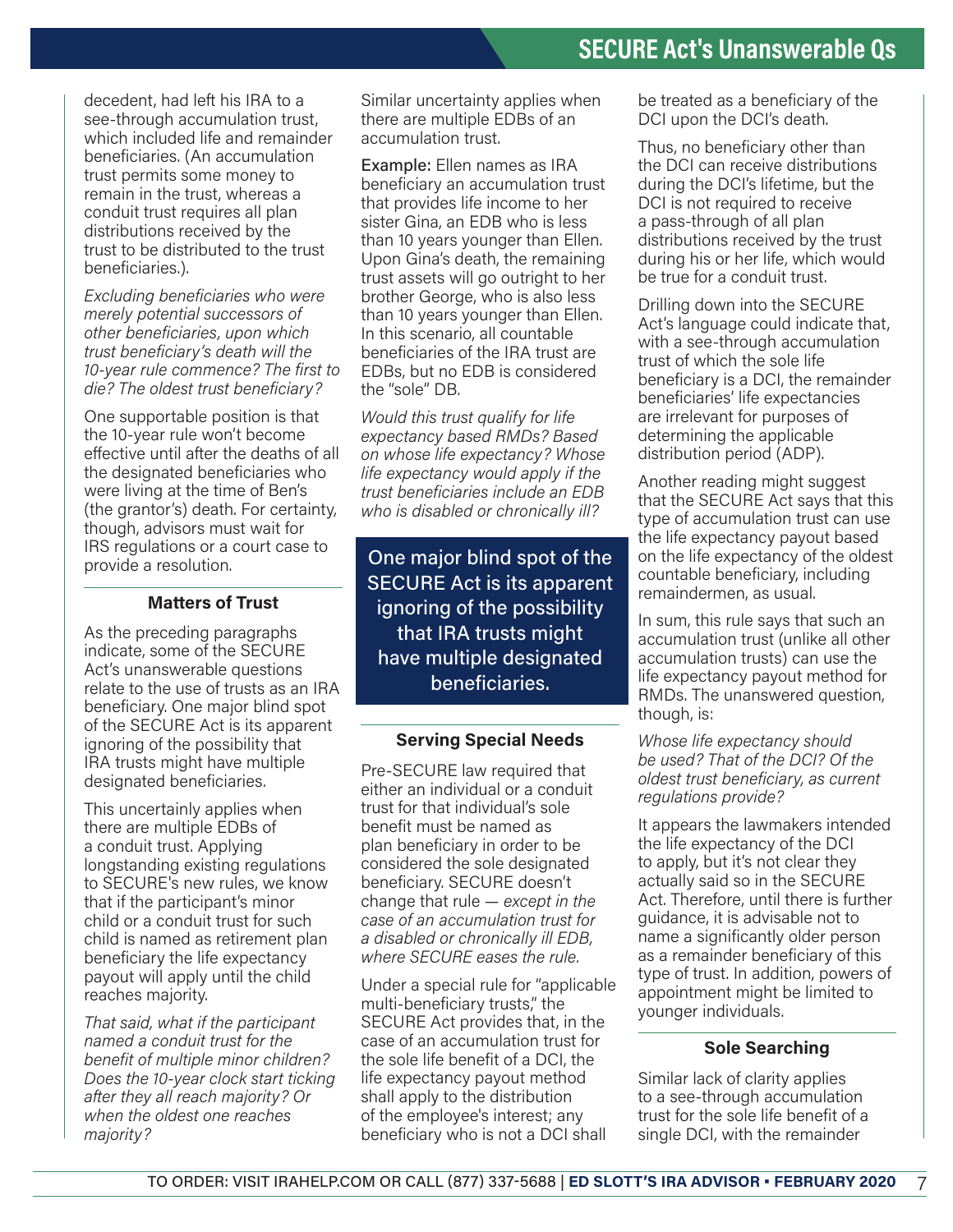## **End Note**

## ED SLOTT'S **IRA ADVISOR**

Editor-in-Chief Ed Slott, CPA Contributing Writers

Sarah Brenner, JD Andy Ives, CFP®, AIF® Ian Berger, JD

Copy Editor Ryan Fortese

## Graphic Design

Debbie Slott, D. Slott Design

Disclaimer and Warning to Readers: *Ed Slott's IRA Advisor* has been carefully researched to provide accurate and current data to financial advisors, taxpayers, and others who seek and use the information contained in this newsletter. Readers are cautioned, however, that this newsletter is not intended to provide tax, legal, accounting, financial, or professional advice. If such services are required, then readers are advised to seek the aid of competent professional advisors. This newsletter contains timely information about complicated tax topics that may eventually be changed, outdated, or rendered incorrect by new legislation or official rulings. The editors, writers, and publisher shall not have liability or responsibility to any person or entity with respect to any loss or damage caused or alleged to be caused, directly or indirectly, by the information contained in this newsletter.

### ED SLOTT'S IRA ADVISOR

is a monthly publication made available for \$125 annually by:

Smart Subscriptions, LLC 100 Merrick Road, Suite 200E Rockville Centre, NY 11570 P: (877) 337-5688

E: newsletter@irahelp.com

#### ORDER ONLINE AT IRAHELP.COM/ NEWSLETTER

©2020 All rights reserved ISSN 1531-653X Smart Subscriptions, LLC 100 Merrick Road, Suite 200E Rockville Centre, NY 11570 No part of this publication may be reproduced, stored in a retrieval system, or transmitted in any form by any means without the prior written permission of Ed Slott, CPA and/or Smart Subscriptions, LLC.

going to another DCI and others. Regarding the type of trust that qualifies for this special break, the SECURE Act says that *"no individual (other than a [DCI]...) has any right to the employee's interest in the plan until the death of all such eligible designated beneficiaries with respect to the trust..."* 

Example: Suppose a see-through accumulation trust has been set up for the sole lifetime benefit of James, who is disabled. The remainder beneficiaries are Kate, Jack, and Maggie, who will receive all of the trust's assets upon James' death.

Also suppose that Kate in this example is disabled, under the statutory definition. This trust would appear to flunk the test because Jack and Maggie could receive benefits prior to the death of Kate.

In short, the application of the SECURE Act to trusts with multiple DCIs remains unclear.

#### **Subject to Change?**

Another question likely to be asked by many is *whether the "longer of" rule still applies when a participant dies after her required beginning date (RBD) for minimum distributions.*

Under pre-SECURE law, the applicable distribution period for a DB, if the participant died after her RBD, was the life expectancy of the DB or the remaining life expectancy of the participant, if longer. That rule presumably still applies where benefits are left to an EDB: the payout period is the life expectancy of the EDB or of the participant, whichever is longer.

However, it's not clear whether the participant's life expectancy applies to a DB if such life expectancy is longer than the 10-year payout period created by the SECURE Act.

#### **Advisor Action Plan**

 $\blacksquare$  Describe the impact of the SECURE Act to clients with large IRAs.

- $\blacksquare$  Explain that money left to competent, nondisabled adult descendants would have to be distributed within 10 years after the year of death, potentially in high tax brackets then.
- $\blacksquare$  Point out that naming a trust as IRA beneficiary because of specific concerns could lead to exceptionally high taxes due to the lofty tax rates on trust income.
- $\blacksquare$  Explore other estate planning ideas to affected clients, such as buying life insurance, Roth conversions, leaving retirement benefits to a charitable remainder trust, and leaving such assets to a trust with a disabled or chronically ill, younger beneficiary. ■

Natalie Choate is of counsel with the Boston law firm of Nutter McClennen & Fish. Her practice is limited to consultations on estate planning for retirement benefits. Her book *Life and Death Planning for Retirement Benefits*  is a leading resource for estate planning and money management professionals.

Miss Choate is a fellow and former Regent of the American College of Trust and Estate Counsel and former chairman of its Employee Benefits Committee. She serves as an editorial advisor for Trusts and Estates. Named "Estate Planner of the Year" by the Boston Estate Planning Council, she is listed in The Best Lawyers in America. The National Association of Estate Planners and Councils has awarded her the Distinguished Accredited Estate Planner designation. Her articles on estate planning topics have been published in *ACTEC Notes, Estate Planning, Trusts and Estates, Tax Practitioners Journal and Tax Management.* Miss Choate has lectured in 50 states, Canada, Puerto Rico, and the District of Columbia, and has spoken at the Heckerling, Notre Dame, and Southern Federal Tax Institutes, among others. Her comments on estate and retirement planning have been quoted in *The Wall Street Journal, Money, The New York Times, Newsweek, Forbes, Financial Planning and Financial World.* A Boston native, Miss Choate is a graduate of Radcliffe College and Harvard Law School.

You may contact her at (617) 439-2995 or nataliechoate@cs.com.